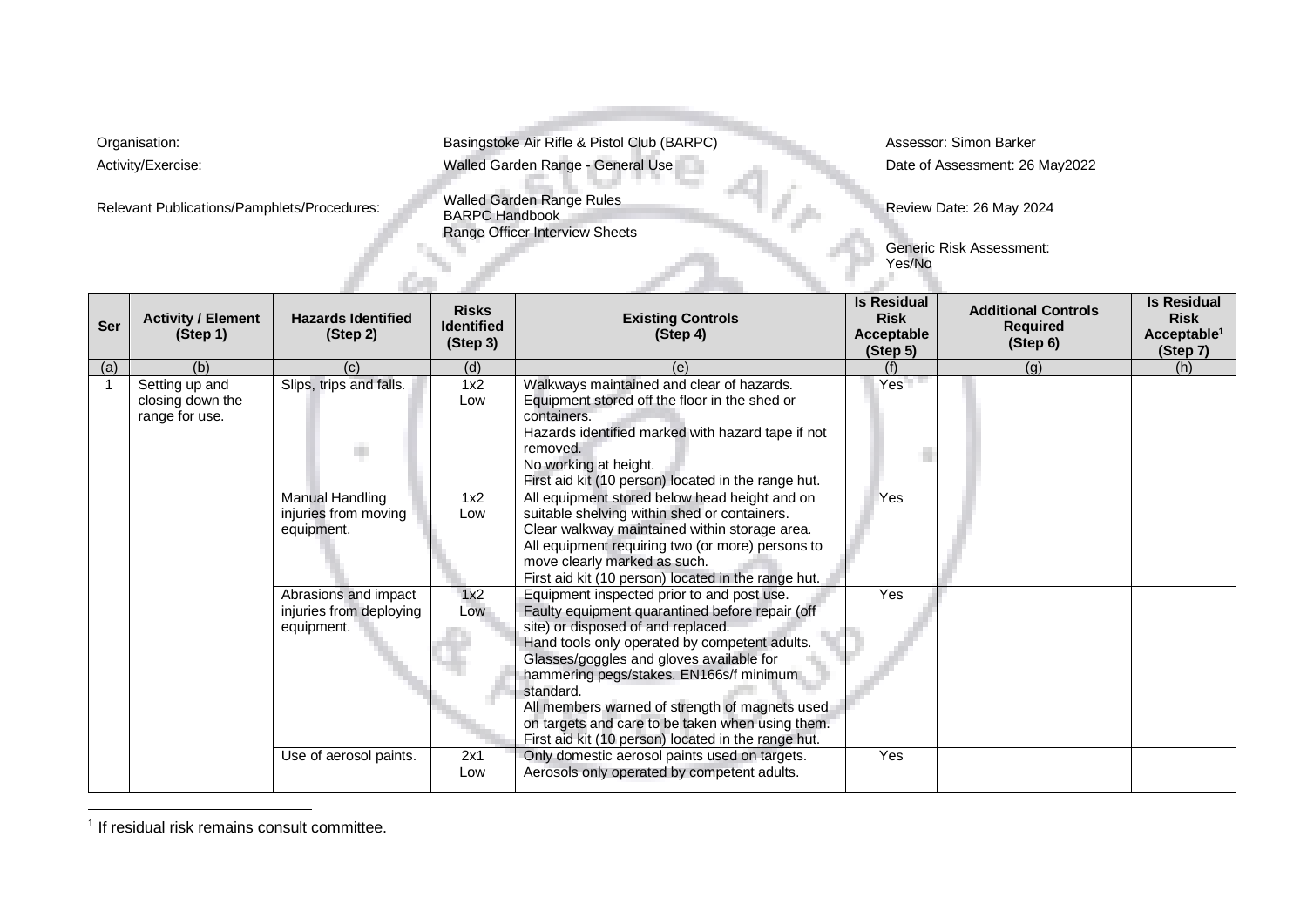| <b>Ser</b> | <b>Activity / Element</b><br>(Step 1) | <b>Hazards Identified</b><br>(Step 2)       | <b>Risks</b><br><b>Identified</b><br>(Step 3) | <b>Existing Controls</b><br>(Step 4)                                                                                                                                                                                                                                                                                                                                                                                                                                                                                                                                                                                                                                                                                                                                                                                                                                                                                                                                                                                                                                                                                                                                        | <b>Is Residual</b><br><b>Risk</b><br><b>Acceptable</b><br>(Step 5) | <b>Additional Controls</b><br><b>Required</b><br>(Step 6) | <b>Is Residual</b><br><b>Risk</b><br>Acceptable <sup>1</sup><br>(Step 7) |
|------------|---------------------------------------|---------------------------------------------|-----------------------------------------------|-----------------------------------------------------------------------------------------------------------------------------------------------------------------------------------------------------------------------------------------------------------------------------------------------------------------------------------------------------------------------------------------------------------------------------------------------------------------------------------------------------------------------------------------------------------------------------------------------------------------------------------------------------------------------------------------------------------------------------------------------------------------------------------------------------------------------------------------------------------------------------------------------------------------------------------------------------------------------------------------------------------------------------------------------------------------------------------------------------------------------------------------------------------------------------|--------------------------------------------------------------------|-----------------------------------------------------------|--------------------------------------------------------------------------|
| (a)        | (b)                                   | (c)                                         | (d)                                           | (e)                                                                                                                                                                                                                                                                                                                                                                                                                                                                                                                                                                                                                                                                                                                                                                                                                                                                                                                                                                                                                                                                                                                                                                         | (f)                                                                | (g)                                                       | (h)                                                                      |
|            |                                       |                                             |                                               | Aerosols only used outside in well ventilated<br>areas.<br>Eye and hand wash stations available.<br>First aid kit (10 person) located in the range hut.                                                                                                                                                                                                                                                                                                                                                                                                                                                                                                                                                                                                                                                                                                                                                                                                                                                                                                                                                                                                                     |                                                                    |                                                           |                                                                          |
|            |                                       | Episodes of<br>underlying health<br>issues. | 3x1<br>Medium                                 | Members encouraged to inform committee of any<br>underlying health issues. Also encouraged to only<br>work withintheir limits.<br>Vehicle access maintained on to range should<br>emergency assistance be required.<br>First aid kit (10 person) located in the range hut.                                                                                                                                                                                                                                                                                                                                                                                                                                                                                                                                                                                                                                                                                                                                                                                                                                                                                                  | Yes                                                                |                                                           |                                                                          |
| 2          | Using the range.                      | Negligent Discharge<br>of an air weapon.    | 3x1<br>Medium                                 | All persons using the range must have completed<br>a range induction or be directly supervised (1:1) by<br>a Range Officer or an individual nominated by a<br>Range Officer.<br>All members briefed on the following procedures;<br>-Guns to be transported unloaded and decocked.<br>-Muzzles to be kept pointing down at the ground<br>unless on the shooting line including when in<br>transit.<br>-Guns only to be loaded at the shooting line.<br>-No shouldering of rifles or aiming of guns<br>anywhere other than the shooting line.<br>-Fingers kept clear of triggers until ready to take<br>an aimed shot.<br>-Only rifles with a maximum power of less than<br>12ft/lbs and pistols with a maximum power of<br>6ft/lbs may be used at the Walled Garden.<br>-No alcohol is to be consumed prior to using the<br>range and shooters are not to be under the<br>influence of alcohol or drugs whilst using the<br>range.<br>Range Officers actively looking to reinforce these<br>points throughout use of the range.<br>Vehicle access maintained on to range should<br>emergency assistance be required.<br>First aid kit (10 person) located in the range hut. | Yes                                                                |                                                           |                                                                          |
|            |                                       | Pellet leaving the<br>range danger area.    | 2x1<br>Low                                    | The range is enclosed on three sides by high walls<br>and the fourth by a solid metal fence plus a hedge.<br>All targets are placed on the ground or within 3ft of<br>the ground.                                                                                                                                                                                                                                                                                                                                                                                                                                                                                                                                                                                                                                                                                                                                                                                                                                                                                                                                                                                           | Yes                                                                |                                                           |                                                                          |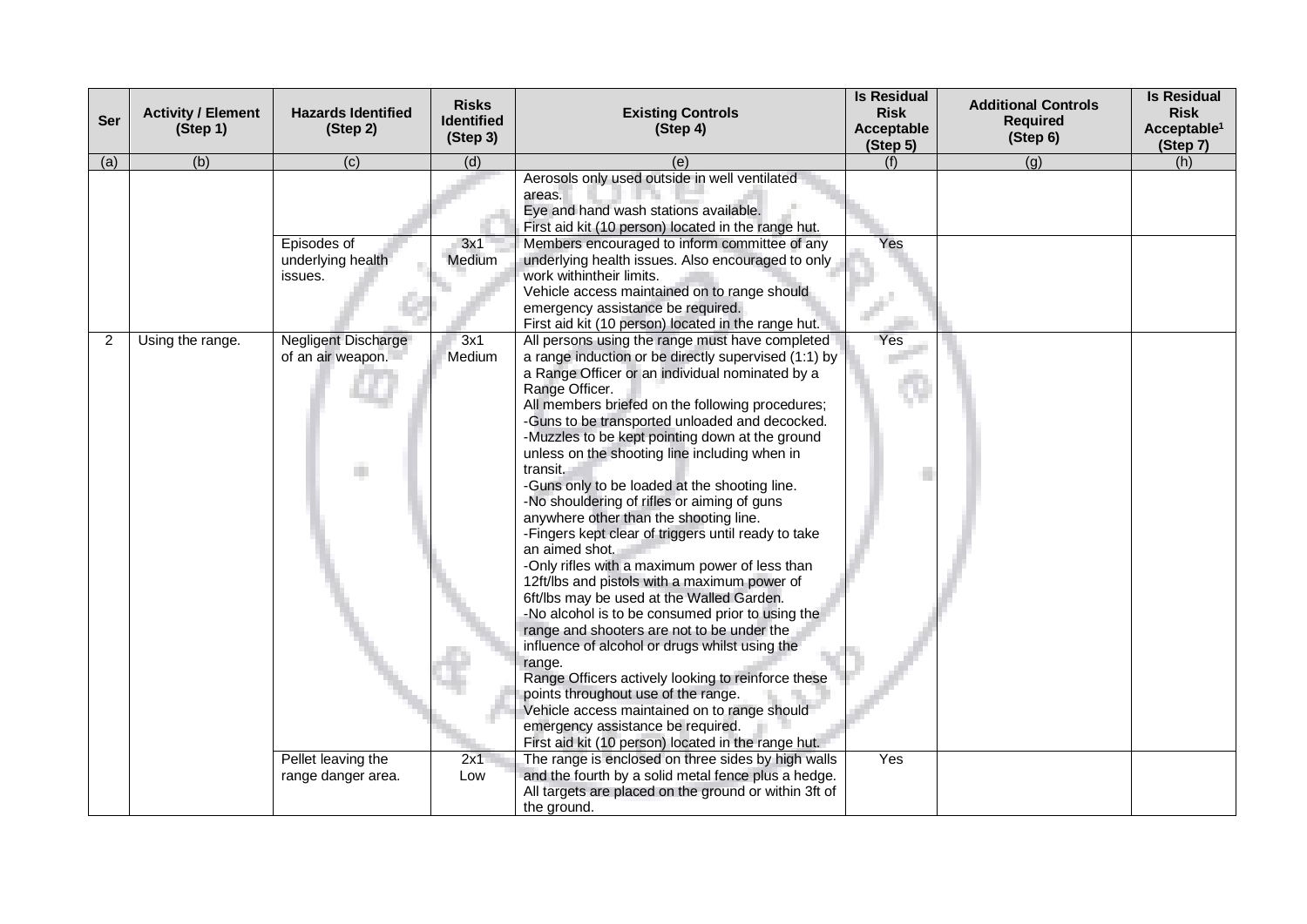| <b>Ser</b> | <b>Activity / Element</b><br>(Step 1) | <b>Hazards Identified</b><br>(Step 2)     | <b>Risks</b><br><b>Identified</b><br>(Step 3) | <b>Existing Controls</b><br>(Step 4)                                                                                                                                                                                                                                                                                                                                                                                                                                                                                                                                                                                                                                                                                                                                                                                                                                                                                                                                                                                                                                                                                                                                                                                                                                                                                                                                                | <b>Is Residual</b><br><b>Risk</b><br>Acceptable<br>(Step 5) | <b>Additional Controls</b><br><b>Required</b><br>(Step 6) | <b>Is Residual</b><br><b>Risk</b><br>Acceptable <sup>1</sup><br>(Step 7) |
|------------|---------------------------------------|-------------------------------------------|-----------------------------------------------|-------------------------------------------------------------------------------------------------------------------------------------------------------------------------------------------------------------------------------------------------------------------------------------------------------------------------------------------------------------------------------------------------------------------------------------------------------------------------------------------------------------------------------------------------------------------------------------------------------------------------------------------------------------------------------------------------------------------------------------------------------------------------------------------------------------------------------------------------------------------------------------------------------------------------------------------------------------------------------------------------------------------------------------------------------------------------------------------------------------------------------------------------------------------------------------------------------------------------------------------------------------------------------------------------------------------------------------------------------------------------------------|-------------------------------------------------------------|-----------------------------------------------------------|--------------------------------------------------------------------------|
| (a)        | (b)                                   | (c)                                       | (d)                                           | (e)                                                                                                                                                                                                                                                                                                                                                                                                                                                                                                                                                                                                                                                                                                                                                                                                                                                                                                                                                                                                                                                                                                                                                                                                                                                                                                                                                                                 | (f)                                                         | (g)                                                       | (h)                                                                      |
|            |                                       |                                           |                                               | Muzzles are to be kept pointing at the ground<br>except when at the shooting line.<br>Shots are only ever taken in a direction such that a<br>wall acts as the final backstop.<br>First aid kit (10 person) located in the range hut.                                                                                                                                                                                                                                                                                                                                                                                                                                                                                                                                                                                                                                                                                                                                                                                                                                                                                                                                                                                                                                                                                                                                               |                                                             |                                                           |                                                                          |
|            |                                       | Ricochet.                                 | 2x2<br>Medium                                 | Only lead, lead alloy, copper coated lead, zinc,<br>zinc alloy and frangible ammunition to be used on<br>the range. On no account is ammunition made of<br>(or containing) steel or plastic to be used.<br>Only rifles with a maximum power of less than<br>12ft/lbs and pistols with a maximum power of less<br>than 6ft/lbs may be used at the Walled Garden.<br>Targets are not to be placed closer than 8yds from<br>a shooting line.<br>All targets must have a steel backstop directly<br>behind them (either an integral part of the target or<br>a separate steel plate).<br>Targets placed between 25 and 35 yards from the<br>55 yard shooting line must have additional steels<br>placed to the side nearest the 30 yard shooting<br>line.<br>Only targets provided by the club or paper targets<br>to be used. If a member brings their own target it<br>is to be assessed for ricochet risk by the Range<br>Officer.<br>The magnets used to secure paper/card targets to<br>the frames are not to be shot. They shatter when<br>hit and pose an increased risk of ricochet.<br>Members are briefed that these measures only<br>reduce the risks posed by ricochets to a level<br>deemed ALARP by the Committee they do not<br>remove the risk and members are encouraged to<br>wear ballistic eye protection. This is available on<br>site. EN166s/f minimum standard. | Yes                                                         |                                                           |                                                                          |
|            |                                       |                                           |                                               | Vehicle access maintained on to range should<br>emergency assistance be required.<br>First aid kit (10 person) located in the range hut.                                                                                                                                                                                                                                                                                                                                                                                                                                                                                                                                                                                                                                                                                                                                                                                                                                                                                                                                                                                                                                                                                                                                                                                                                                            |                                                             |                                                           |                                                                          |
|            |                                       | Abrasions & Crush<br>injuries from piston | 2x1<br>Low                                    | Members are instructed in how to safely load<br>piston powered guns during the induction process                                                                                                                                                                                                                                                                                                                                                                                                                                                                                                                                                                                                                                                                                                                                                                                                                                                                                                                                                                                                                                                                                                                                                                                                                                                                                    | Yes                                                         |                                                           |                                                                          |
|            |                                       | powered air weapons.                      |                                               | (maintaining control of the cocking lever and never<br>relying on mechanical devices).                                                                                                                                                                                                                                                                                                                                                                                                                                                                                                                                                                                                                                                                                                                                                                                                                                                                                                                                                                                                                                                                                                                                                                                                                                                                                              |                                                             |                                                           |                                                                          |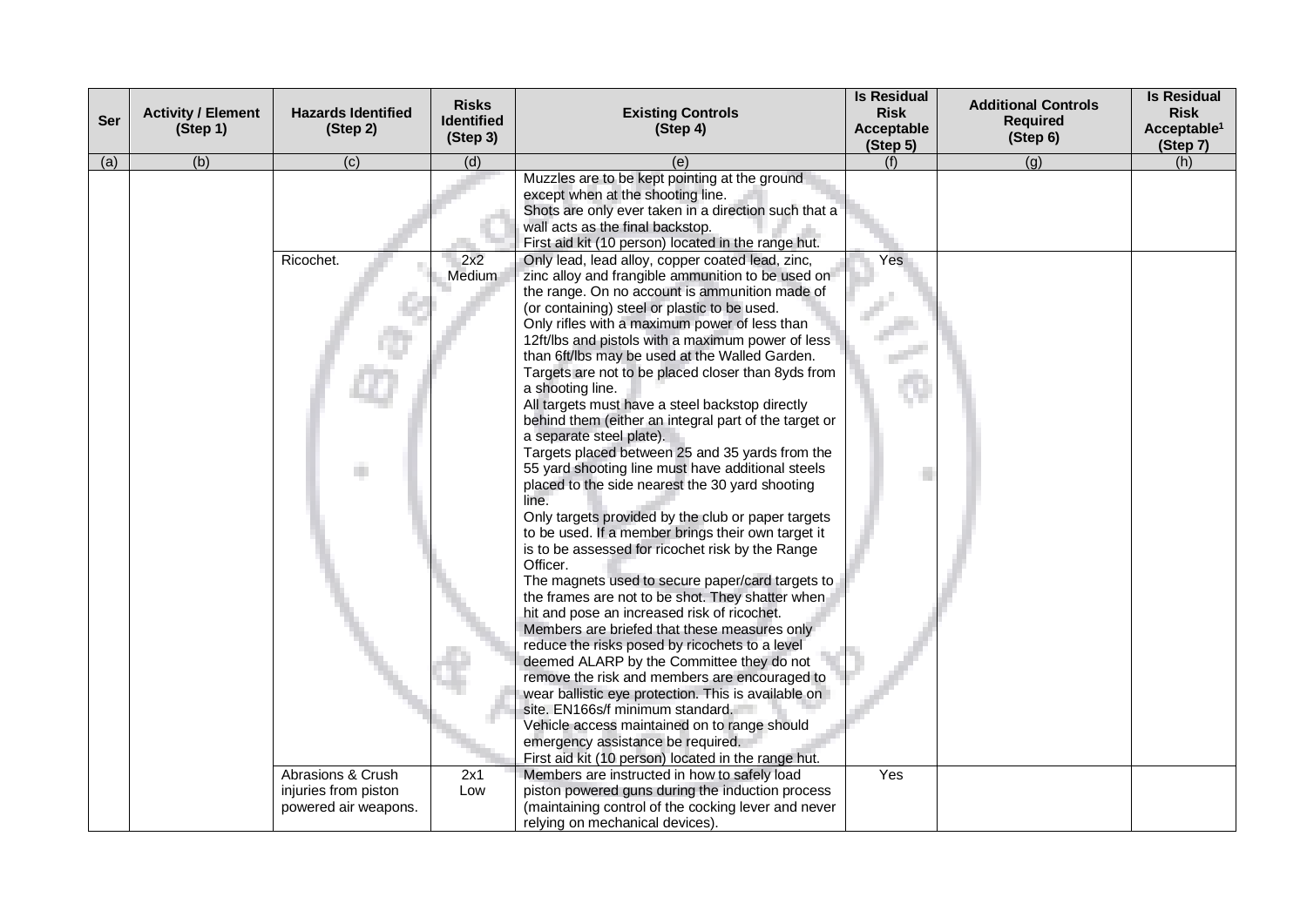| Ser | <b>Activity / Element</b><br>(Step 1) | <b>Hazards Identified</b><br>(Step 2)                        | <b>Risks</b><br><b>Identified</b><br>(Step 3) | <b>Existing Controls</b><br>(Step 4)                                                                                                                                                                                                                                                                                                                                                                                                                                                                                                                                                                                                                                                                                                                                                                                                                                                                                                                                               | <b>Is Residual</b><br><b>Risk</b><br>Acceptable<br>(Step 5) | <b>Additional Controls</b><br><b>Required</b><br>(Step 6) | <b>Is Residual</b><br><b>Risk</b><br>Acceptable <sup>1</sup><br>(Step 7) |
|-----|---------------------------------------|--------------------------------------------------------------|-----------------------------------------------|------------------------------------------------------------------------------------------------------------------------------------------------------------------------------------------------------------------------------------------------------------------------------------------------------------------------------------------------------------------------------------------------------------------------------------------------------------------------------------------------------------------------------------------------------------------------------------------------------------------------------------------------------------------------------------------------------------------------------------------------------------------------------------------------------------------------------------------------------------------------------------------------------------------------------------------------------------------------------------|-------------------------------------------------------------|-----------------------------------------------------------|--------------------------------------------------------------------------|
| (a) | (b)                                   | (c)                                                          | (d)                                           | (e)                                                                                                                                                                                                                                                                                                                                                                                                                                                                                                                                                                                                                                                                                                                                                                                                                                                                                                                                                                                | (f)                                                         | (g)                                                       | (h)                                                                      |
|     |                                       | Persons straying into                                        | 3x1                                           | Members also instructed on ensuring correct eye<br>relief for recoiling guns.<br>Range Officers are present to ensure these<br>processes are adhered to.<br>Vehicle access maintained on to range should<br>emergency assistance be required.<br>First aid kit (10 person) located in the range hut.<br>The range is enclosed by a wall on three sides                                                                                                                                                                                                                                                                                                                                                                                                                                                                                                                                                                                                                             | Yes                                                         |                                                           |                                                                          |
|     |                                       | the range area.                                              | Medium                                        | and a hedge plus fence on the fourth. These are<br>inspected prior to use and repaired as necessary.<br>There is only one point of access onto the range<br>and it is behind the shooting line.<br>The range is controlled by an authorised Range<br>Officer and is only made live once they are certain<br>no one is forward of the shooting line.<br>If people do need to move forward of the shooting<br>line then the Range Officer signals a cease fire<br>and waits until all shooters have cleared their guns<br>prior to allowing movement forward of the shooting<br>line.<br>If someone does stray into the range area the<br>Range Officer will signal an immediate cease fire.<br>All members are briefed that they can initiate a<br>cease fire if they feel there is immediate danger by<br>shouting 'STOP, STOP, STOP!'<br>Vehicle access maintained on to range should<br>emergency assistance be required.<br>First aid kit (10 person) located in the range hut. |                                                             |                                                           |                                                                          |
|     |                                       | Freezing injuries from<br>CO <sub>2</sub> .                  | 1x1<br>Low                                    | Members are briefed during the induction of the<br>inherent risk of a freezing injury caused by a<br>recently used CO2 cartridge and to avoid handling<br>them with bare hands.<br>First aid kit (10 person) located in the range hut.                                                                                                                                                                                                                                                                                                                                                                                                                                                                                                                                                                                                                                                                                                                                             | Yes                                                         |                                                           |                                                                          |
|     |                                       | Injuries resulting from<br>high pressure air<br>(HPA) leaks. | 3x1<br>Meium                                  | Recharging of guns from HPA bottles and pumps<br>is only to be conducted away from the shooting<br>line and by competent adults.<br>When not in use HPA bottles are to be stored at<br>ground level and not on benches or elevated<br>shelves.                                                                                                                                                                                                                                                                                                                                                                                                                                                                                                                                                                                                                                                                                                                                     | Yes                                                         |                                                           |                                                                          |